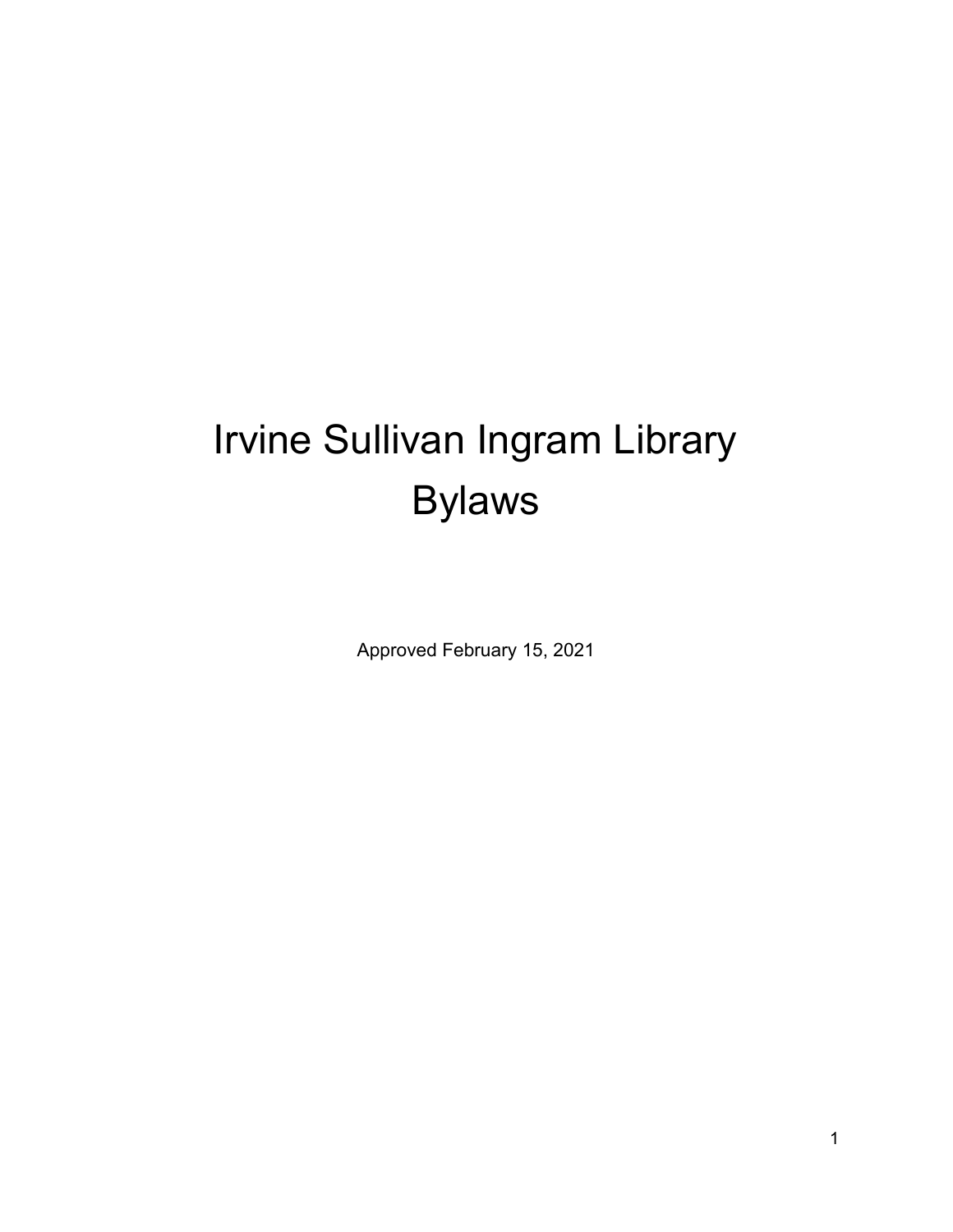## **Table of Contents**

- 1. [Purpose of bylaws](#page-2-0)
- 2. [University System of Georgia and University of West Georgia governance](#page-2-1)
- 3. Differences in Library structures
	- a. Organizational structure
	- b. Governance structure
- 4. [Operation of the advisory bodies](#page-4-0)
	- a. Library Council
	- b. Faculty Council
	- c. Staff Council
	- d. Quorum
- 5. [Committees, Work Groups, & Task Forces](#page-7-0)
	- a. Committees
	- b. Work Groups
	- c. Task Forces
	- d. Meetings
- 6. [Grievance and appeals](#page-8-0)
- 7. [Faculty matters](#page-9-0)
	- a. Promotion and Tenure Advisory Committee
- 8. [Review and Changes to Bylaws](#page-9-1)
	- a. Review of Bylaws
	- b. Changes to Bylaws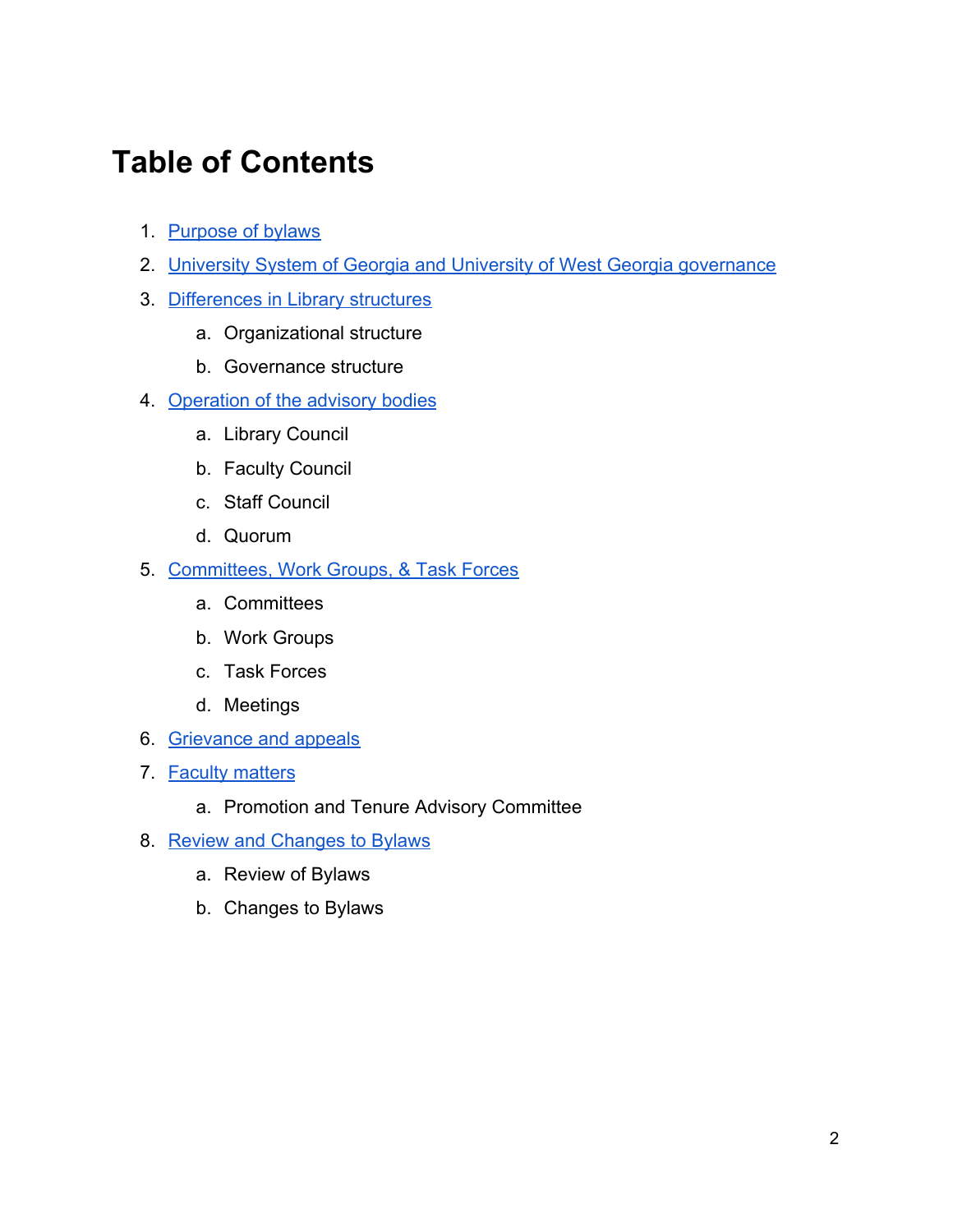### <span id="page-2-0"></span>**Purpose of bylaws**

Irvine Sullivan Ingram Library (hereafter referred to as *Ingram Library* or *the Library*) utilizes a shared governance structure. These bylaws shall identify and describe the advisory bodies to the Dean, the rights and responsibilities of faculty and staff, and guide in the appointment and conduct of committees and other groups.

### <span id="page-2-1"></span>**University System of Georgia and University of West Georgia governance**

Ingram Library is a unit of the University System of Georgia and the University of West Georgia; therefore, it conforms to all regulations established by the Board of Regents and the University. Employees may review those policies and procedures on the UWG website under the Provost and Vice President for Academic Affairs menu: <https://www.westga.edu/administration/vpaa/UWGAApolicies.php>

These include the University Policies and Procedures, the Faculty Handbook, the UWG Statutes, and the BOR Policy Manual.

Ingram Library shall make no policies or procedures that conflict with, or are less restrictive than, the BOR or the University.

Personnel of Ingram Library are subject to the rules and regulations of Human Resources and the Provost's Office, which may differ for faculty and staff. The Library's bylaws shall not conflict with these rules and regulations.

As a unit of Academic Affairs, the faculty and staff of Ingram Library participate in the University shared governance structure, such as the Faculty Senate and the Staff Advisory Council.

### **Library structures**

### Organizational structure

Within University structures and, in particular, for faculty-related matters, the Library as a whole is considered an academic unit with no departments. The Library is organized into functional areas that have operations in common. The functional areas of the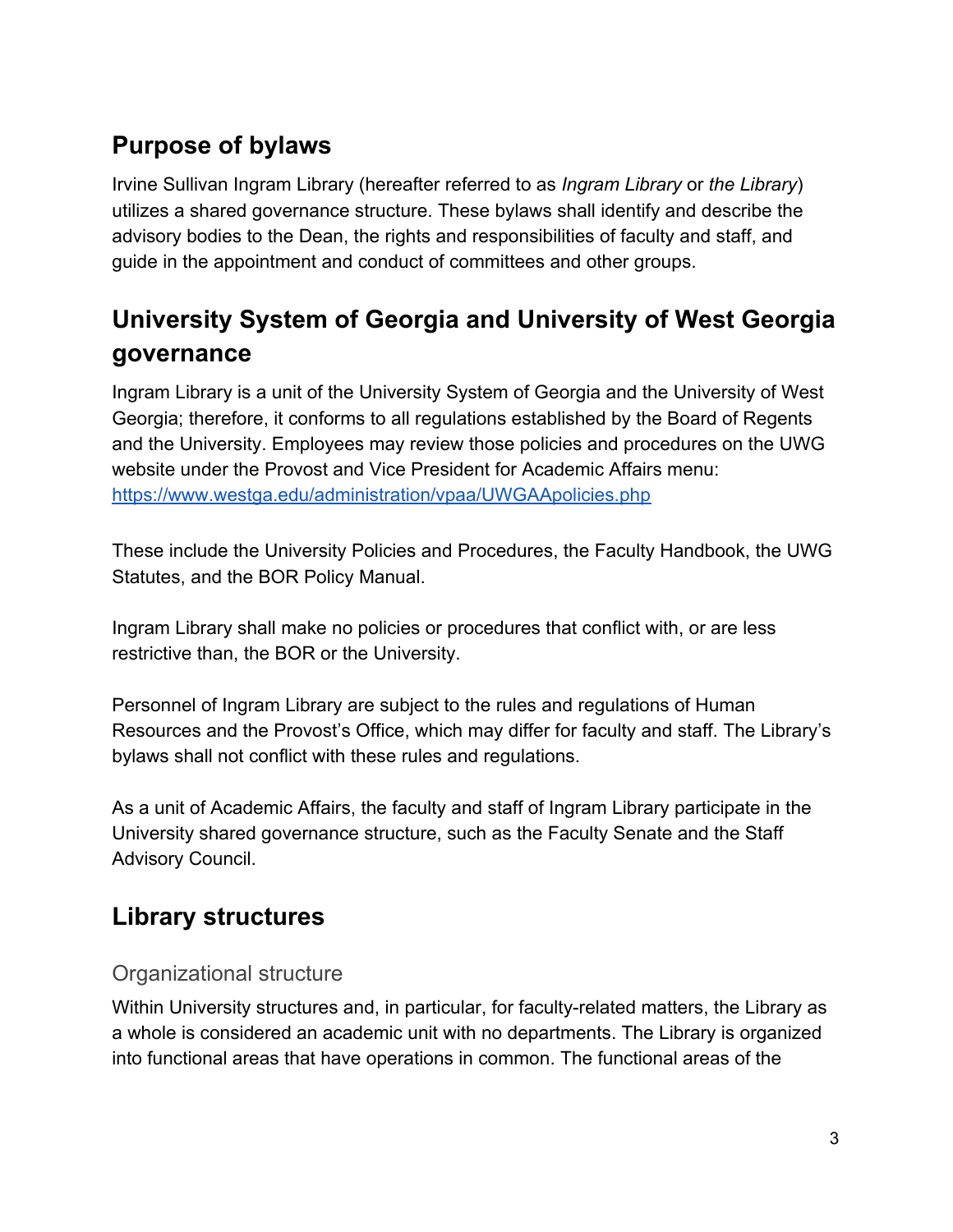Library may change over time as needs change, allowing the Library to retain a nimble structure that maximizes flexibility.

Functional unit leaders recommend policies and procedures, may participate in the supervision of employees within their units, and perform administrative tasks associated with the unit's operations and personnel. They are expected to be informed regarding operations of the unit they lead, seeking input and feedback from other employees during decision-making.

Each employee has unique and varied responsibilities that are integral to the Library's success. Employee categories in the library include faculty and staff, with student employees providing additional support. In addition to the work of their functional areas, all employees are expected to share in governance by being active participants in meetings, committees, work groups, and task forces. Opportunities for student employee participation in library shared governance are encouraged, such as by including their feedback and membership on advisory bodies, where appropriate.

Ingram Library aspires to a spirit of inclusiveness and cooperation. It is expected that all employees of the Library strive to maintain that, so that the Library is an engaging place to work and learn. Ingram Library values and supports continual professional development as appropriate to each library employee's job responsibilities.

#### Governance structure

The shared governance structure refers to the ways in which the Dean is advised on operational matters in addition to those governance structures outlined in UWG and USG documentation.

The governance structure shall consist of three standing advisory bodies to the Dean:

**Library Council**: all library faculty and staff; **Faculty Council**: all library faculty; **Staff Council**: all library staff;

These advisory bodies will differ in their operations, as described below, but their basic advisory purpose is uniform and consistent: to provide fora for open discussions that will advise the Dean. Depending upon the item, the advisory bodies will deliberate, make recommendations, and endorse or oppose particular actions. Final adoption of any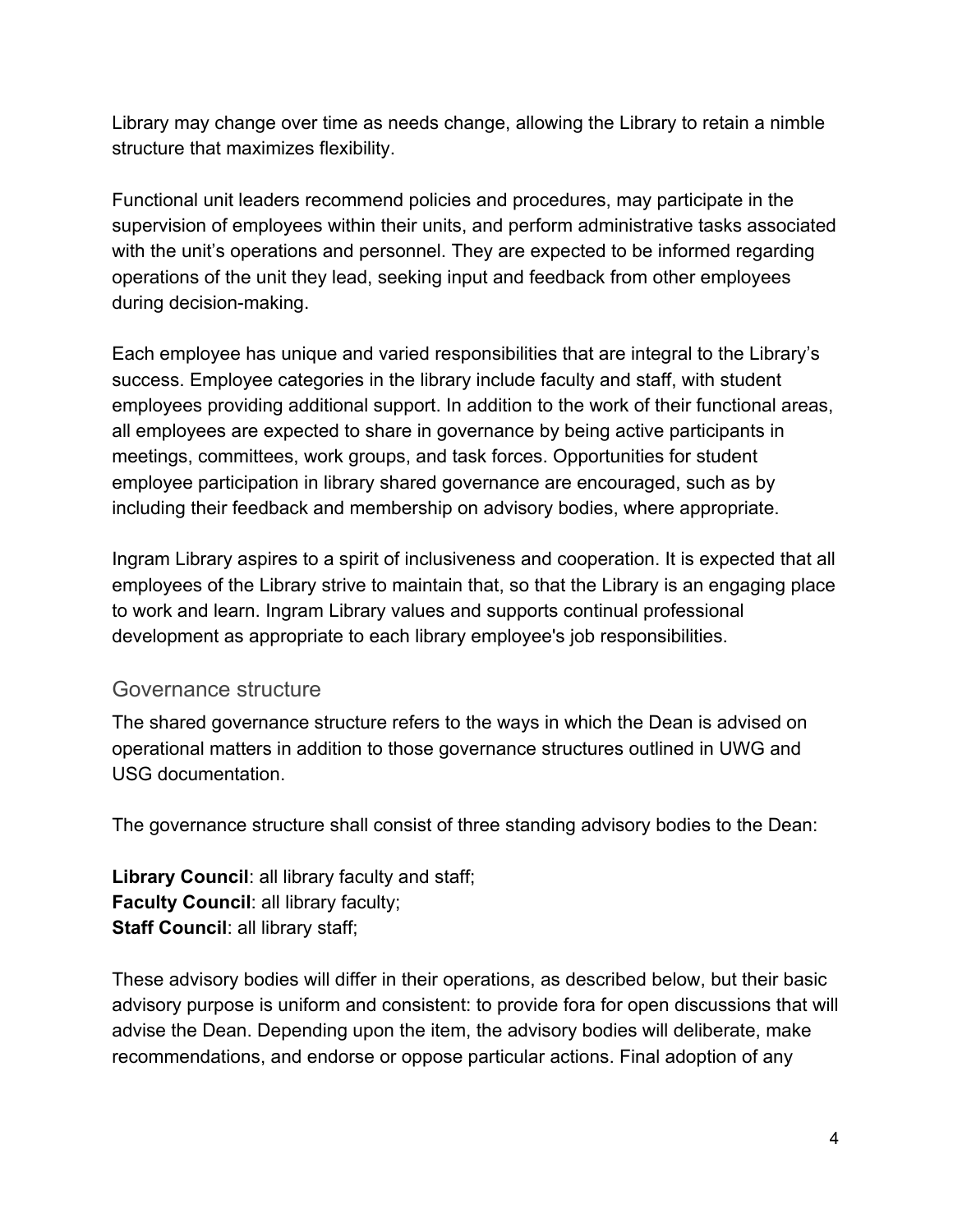action requires approval by the Dean. Some actions may require additional approval by the Provost, President, Faculty Senate, Staff Advisory Council, or General Faculty.

The standing advisory bodies shall also be advised through committees (both standing and ad hoc), working groups, and task forces.

### <span id="page-4-0"></span>**Operation of the advisory bodies**

The advisory bodies shall operate throughout the year and their active participation shall be assumed; however, each body, in consultation with the Dean or the Dean's representative, shall have the right to operate at its own discretion. After each body establishes a regular meeting frequency, members of each body must vote on any decision to change the frequency of scheduled meetings. Unless otherwise specified, all meetings shall be open meetings.

The Library uses the latest edition of *Robert's Rules of Order* for operational guidance in governance matters.

### Library Council

Composition and role. The Library Council is composed of all library faculty and library staff, and its role is primarily to provide library-wide input on library operations to the Dean. It also serves as an important vehicle for employees to learn from each other about the operations of units other than their own and to gain from the knowledge and wisdom of others.

The Library Council will be co-chaired by the junior Faculty Senator and chair of the Staff Council. For this purpose, each new Senate term will reset seniority, so that a Senator who is elected to a second consecutive term becomes the junior Senator at the beginning of their second term.

Meetings. Library Council meetings occur regularly, generally meeting at least once per semester. Accommodations will be made to enable all shift workers to provide input. Each employee is encouraged to attend Library Council when possible.

The Chairs or the Dean will call for agenda items and set an electronic agenda. Employees may suggest topics for discussion at a meeting. The Chairs or the Dean will prioritize the agenda based on time constraints. Items for the agenda should be submitted at least 48 hours prior to the meeting, and the agenda will be made available at least 24 hours prior to the meeting.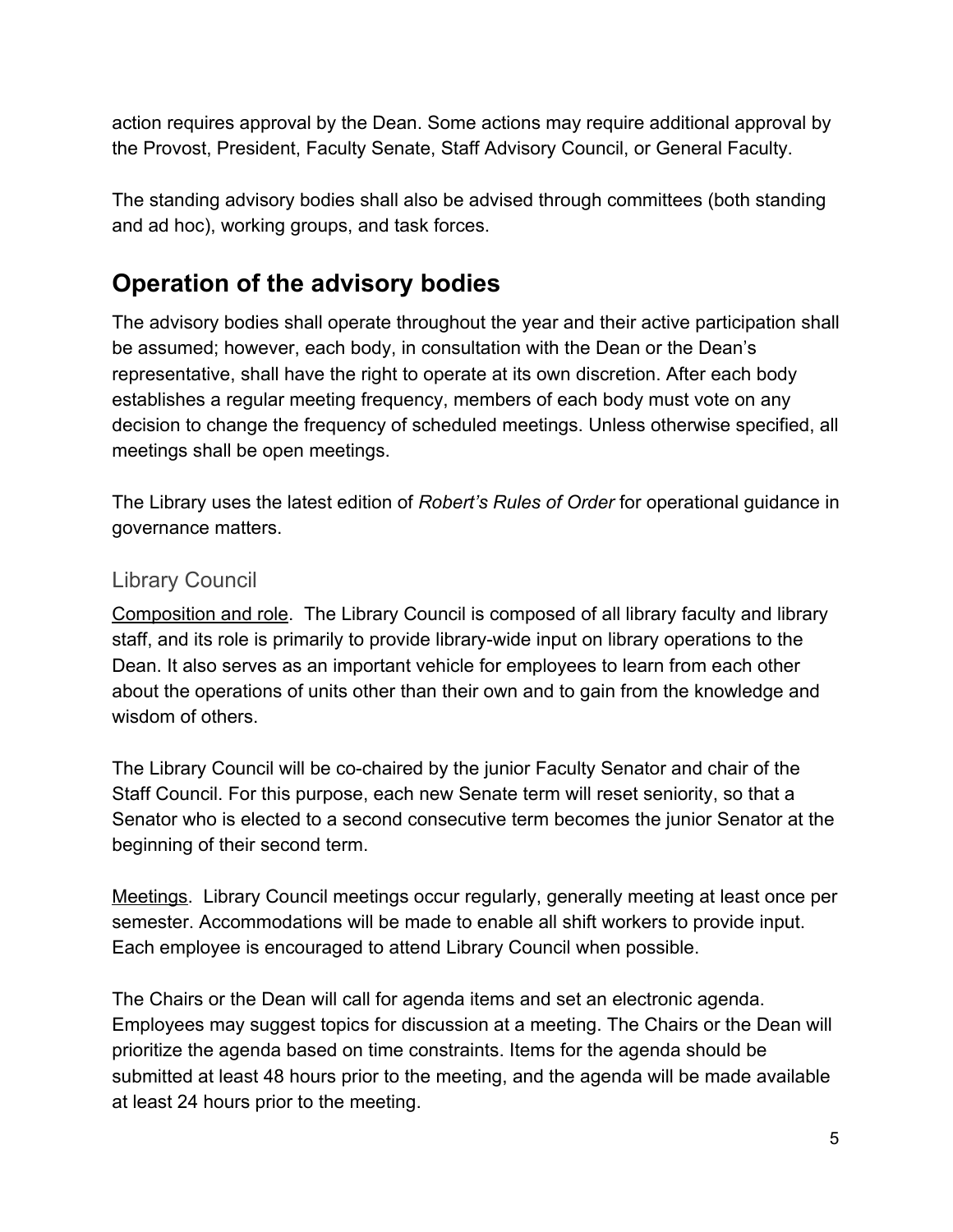Agendas and minutes shall be named and stored according to the [Ingram Library](https://docs.google.com/document/d/10YnlOma_sZq2hGYkBGy-v3PYV0Gxp8lU0hjEycihLiY/edit#) [Organization Protocol for agendas and minutes](https://docs.google.com/document/d/10YnlOma_sZq2hGYkBGy-v3PYV0Gxp8lU0hjEycihLiY/edit#).

Standing committees should report their findings and recommendations on matters relevant to the entire library to the Library Council so that all employees are kept informed.

#### Faculty Council

Composition and role. The Faculty Council is composed of all library faculty, and its role is primarily to provide all faculty members with the opportunity to discuss faculty-only matters and to advise the Dean. It also serves as an important vehicle for faculty members to gain from the knowledge and wisdom garnered by others, which aids in their own professional development.

The Faculty Council will be chaired by the senior Faculty Senator. For this purpose, each new Senate term will reset seniority, so that a Senator who is elected to a second consecutive term becomes the junior Senator at the beginning of their second term.

Meetings. Faculty Council meetings occur regularly in consultation with the library faculty and Dean, generally meeting once per month. Regular and active participation of faculty members is encouraged, barring schedule conflicts or illness, as it is essential to maintaining shared governance.

The Chair will call for agenda items and establish an electronic agenda, which faculty will be able to access and to which they can add items.

Agendas and minutes shall be named and stored according to the [Ingram Library](https://docs.google.com/document/d/10YnlOma_sZq2hGYkBGy-v3PYV0Gxp8lU0hjEycihLiY/edit#) [Organization Protocol for agendas and minutes](https://docs.google.com/document/d/10YnlOma_sZq2hGYkBGy-v3PYV0Gxp8lU0hjEycihLiY/edit#).

The Library's two faculty Senators, faculty members who serve as representatives on committees of the Faculty Senate, and committees, library work groups, and task forces on faculty-only matters shall report their findings and recommendations to the Faculty Council. Reports may be added to the electronic agenda in lieu of actual discussion at a Faculty Council meeting, but any faculty member shall have the right to request a verbal discussion at a meeting on any of the agenda items. Library faculty members have the right to subsequently reopen any issues for further discussion via electronic or face-to-face methods.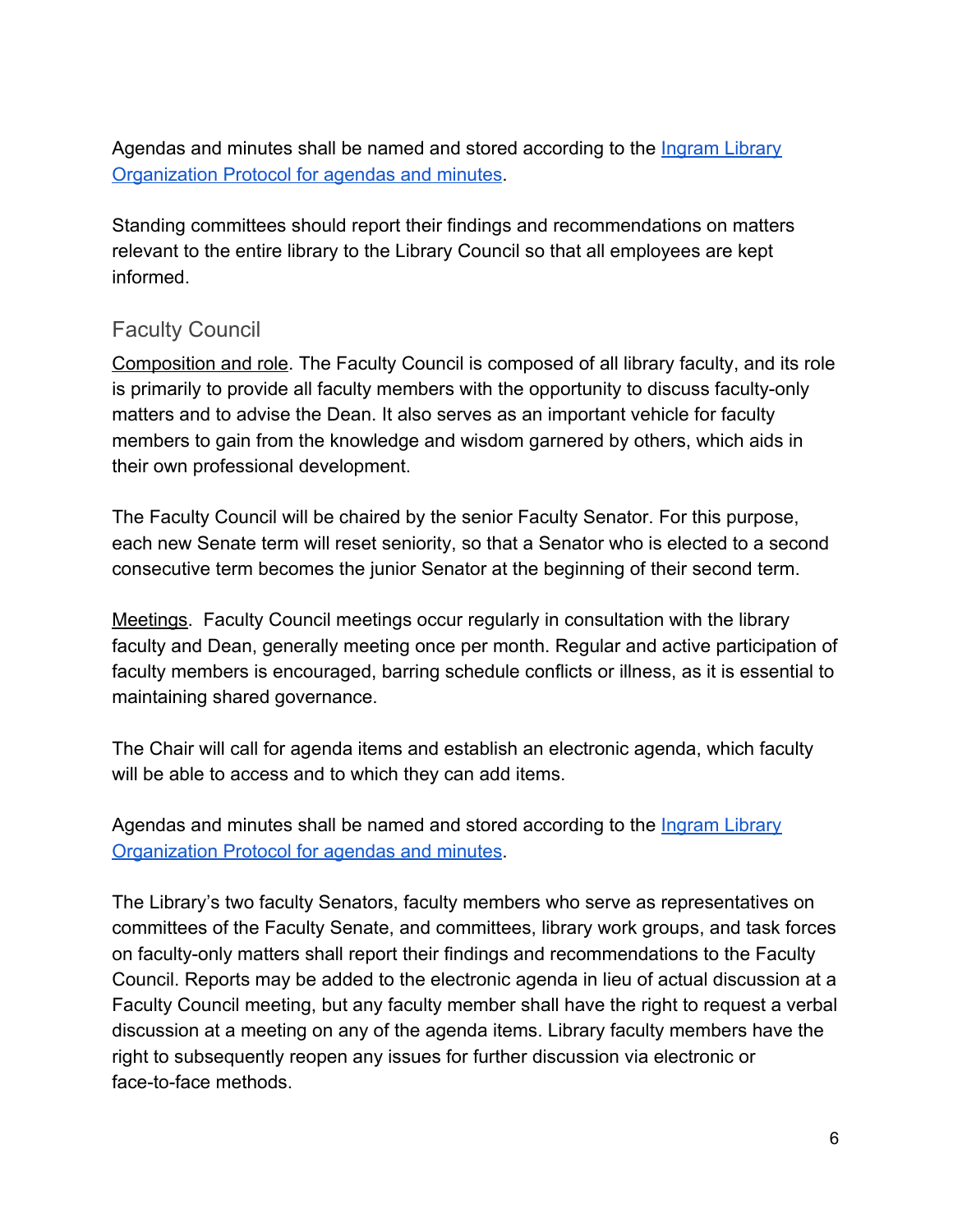#### Staff Council

Composition and role. The role of the Staff Council is primarily to provide the Dean with input on library operations from all staff members. It also serves as an important vehicle for employees to gain from the knowledge and wisdom of others, which aids in their own professional development.

The Staff Council will be chaired by an individual elected by Library staff. The procedure for this election is explained below.

Meetings. Staff Council meetings occur regularly in consultation with the library staff, generally meeting once per month. Accommodations will be made to enable all shift workers to participate. Regular and active participation of staff members is encouraged, barring schedule conflicts or illness.

The Chair will call for agenda items and establish an electronic agenda, which staff will be able to access and to which they can add items.

Agendas and minutes shall be named and stored according to the *[Ingram Library](https://docs.google.com/document/d/10YnlOma_sZq2hGYkBGy-v3PYV0Gxp8lU0hjEycihLiY/edit#)* [Organization Protocol for agendas and minutes](https://docs.google.com/document/d/10YnlOma_sZq2hGYkBGy-v3PYV0Gxp8lU0hjEycihLiY/edit#).

Any committees, library work groups, and task forces on staff-only matters shall report their findings and recommendations to the Staff Council. Reports may be added to the electronic agenda in lieu of actual discussion at a Staff Council meeting, but any staff member shall have the right to request a verbal discussion at a meeting on any of the agenda items. Library staff members have the right to subsequently reopen any issues for further discussion via electronic or face-to-face methods.

Elections. The staff shall elect a Staff Council Chair. Nominations and elections for the Staff Council Chair shall occur in the spring, concurrent with elections for other shared governance positions. Each term shall be for a two year period and elected persons may seek one, but not two, additional consecutive terms. Any member may submit a self-nomination or nominate any other Library staff member. Elections shall occur within two weeks of the close of nominations and terms will begin July 1. Elections will be held with the supervision of the Dean. Elections may be by a show of hands, an electronic vote, or a printed ballot. The top vote-getter will take the Chair. In the event of a tie of top vote-getters, a runoff election will be held. If an elected Chair is not able to complete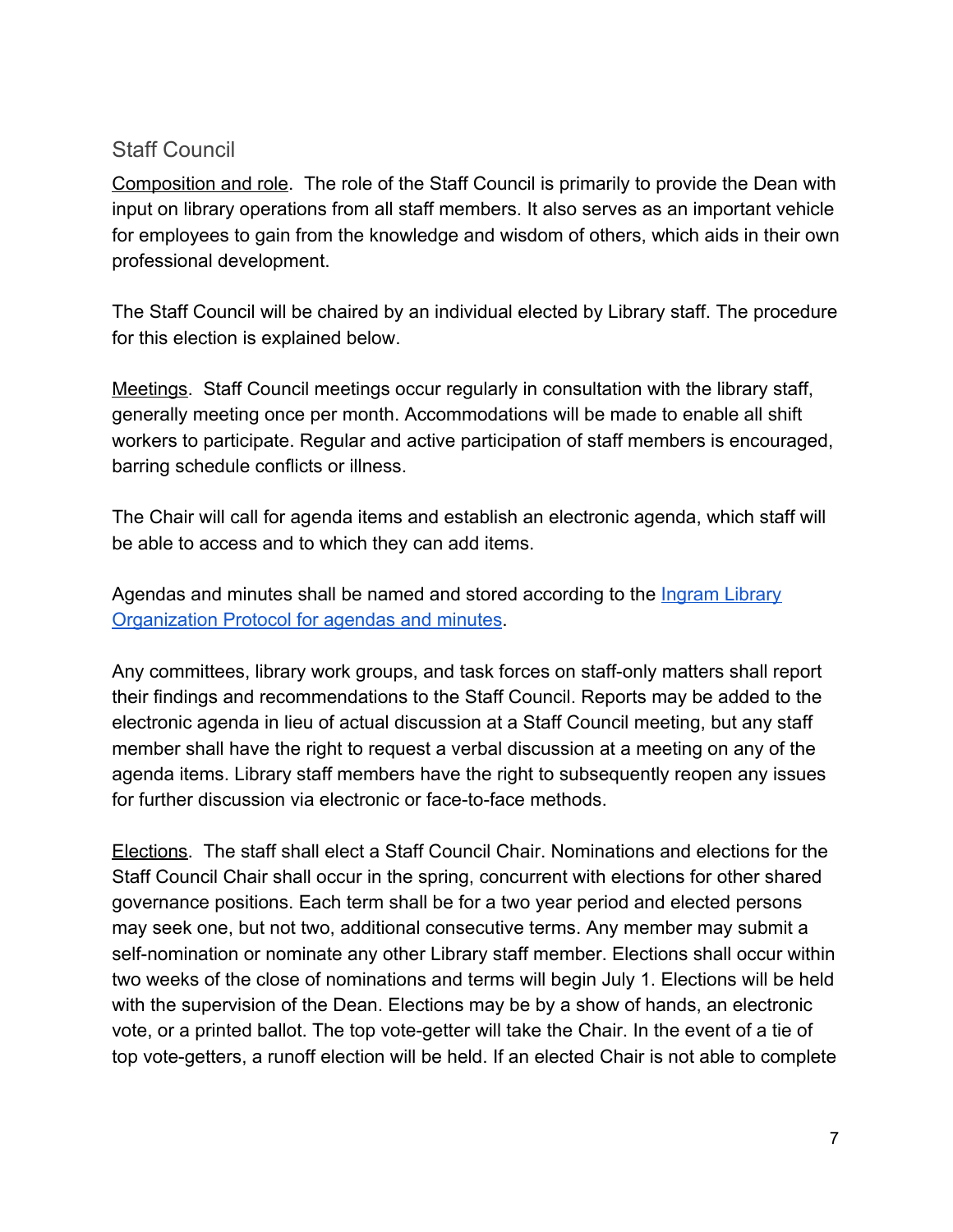their term, a special election will be held. In the event that no staff member wishes to take the Chair, the seat shall remain unfilled until the following regular election cycle.

### Quorum

In the above mentioned advisory bodies, a quorum shall consist of one-half plus one of the eligible Council members. Some matters may require paper or electronic voting.

### <span id="page-7-0"></span>**Committees, Work Groups, & Task Forces**

Ongoing work across departmental units is accomplished through the use of committees, work groups, and task forces. Committees, work groups, or task forces shall have the ability to dissolve the groups upon the recommendation of the members.

### **Committees**

Standing committees are established for ongoing work addressing specific areas of library operations, such as Collection Development or Public Service operations. Committees examine current procedures and processes and make recommendations for changes or improvements. Standing committees may be established by the Dean or one of the advisory councils. Each committee shall elect a Chair for a two-year term, with no term limits. The Dean (or designee) will work with leaders in the relevant functional areas to determine the membership of the committee. Committee members may not resign from a standing committee without the approval of the Chair and the Dean, who will attempt to find a replacement. Members have no term limits; as long as their job relates to the purpose of the committee, they shall retain membership and be expected to maintain active roles on the committee.

Standing committees are expected to be relatively stable, but may be established and dissolved as needed. All active committees will be recorded on the [Ingram Library](https://docs.google.com/document/d/1Ff_swR6j3ft5aXjFFXnSwtnIDBLA1BG-_sru4R8Xvjk/edit) [Standing Committees List](https://docs.google.com/document/d/1Ff_swR6j3ft5aXjFFXnSwtnIDBLA1BG-_sru4R8Xvjk/edit). In addition, the committees below shall be established and maintained unless dissolved by recommendation of the Bylaws Review Committee, followed by vote of the Library Council.

- Bylaws Committee
- Merit Committee
- Diversity & Inclusion Committee

Ad hoc committees are in most cases established by the Dean for a temporary purpose; e.g., a search committee for a new employee. The Dean shall appoint committee Chairs. The Dean (or designee) and the Chair will work together to determine the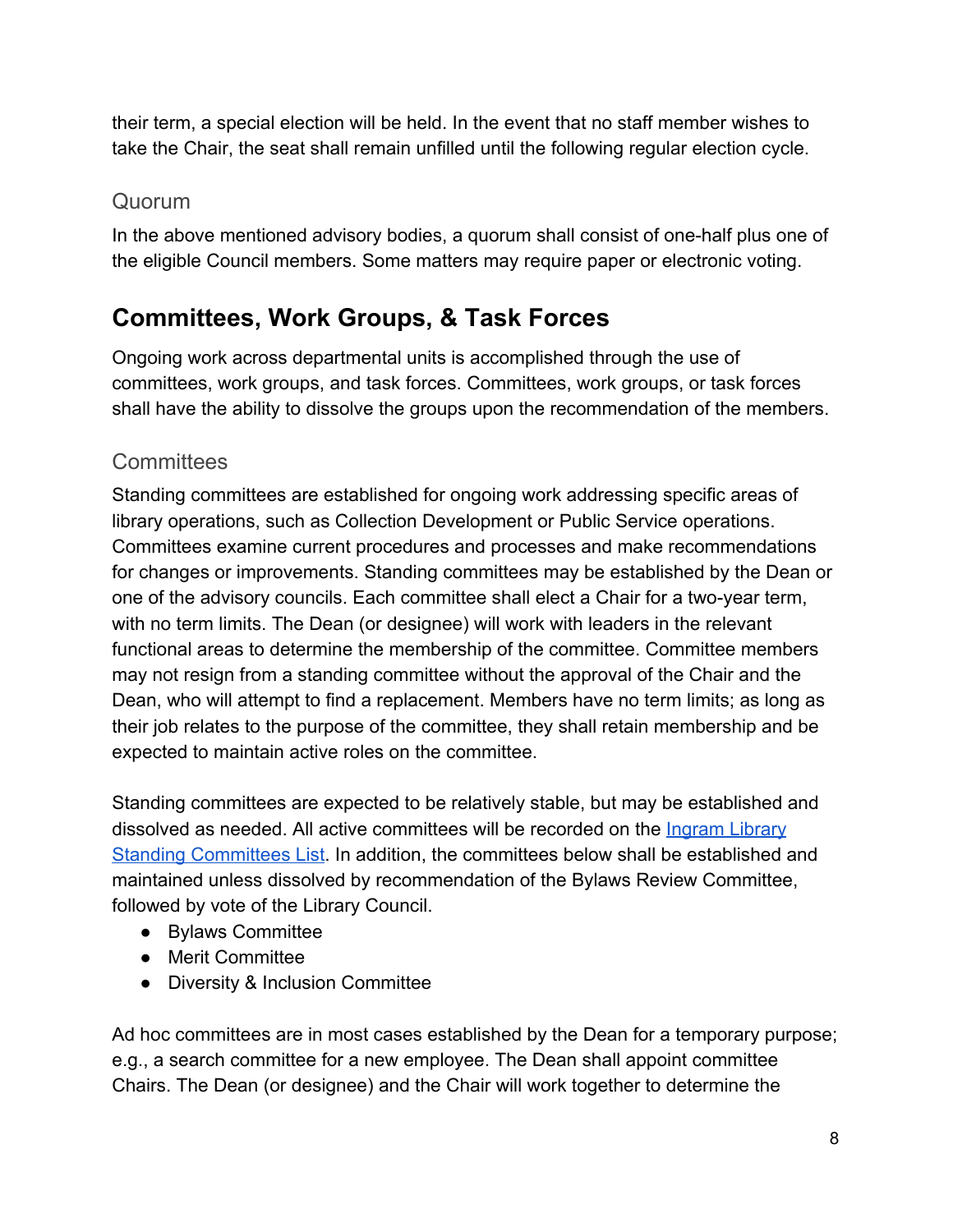general membership of the committee. Members of an ad hoc committee are strongly discouraged from resigning, but in that event, the person may be replaced after consultation between the Chair and the Dean.

### Work Groups

Work groups, sometimes called teams, consist of employees across operational areas whose work depends on or intersects with other areas in the library. Work groups coordinate ongoing operations and provide input on procedures and processes as needed to relevant committees. Depending on the purpose of the work group, members may be asked to serve because of their expertise on the topic or they may respond to a library-wide call for volunteers.

### Task Forces

Task forces are created to complete a specific project or task or to examine or research potential new projects or initiatives.

### Meetings

Meetings of standing and ad hoc committees, work groups, and task forces will be called at the discretion of the Chair. Groups may work and meet electronically, face-to-face, or a combination of both methods, as decided by the Chair in consultation with the members. It is the responsibility of the Chair to determine if a meeting is necessary and to cancel a scheduled meeting if there is no business to discuss. Cancellations should occur as soon as possible and the members notified by the Chair in a timely fashion.

### <span id="page-8-0"></span>**Grievance and appeals**

There are established procedures for UWG faculty and staff to file grievances and appeal decisions.

Faculty should refer to the **[Faculty Handbook](https://www.westga.edu/administration/vpaa/assets/docs/faculty-handbook.pdf)**, Section 107, Dispute Resolution and Grievance Procedures. Staff should refer to the Staff Grievance and Appeals Policy & Procedures section of the [UWG Employee Handbook.](https://www.westga.edu/hr/assets-hrpay/docs/employee-handbook-2015.pdf) In addition to the procedures outlined in this document, faculty and staff may consult with the University Ombuds Office.